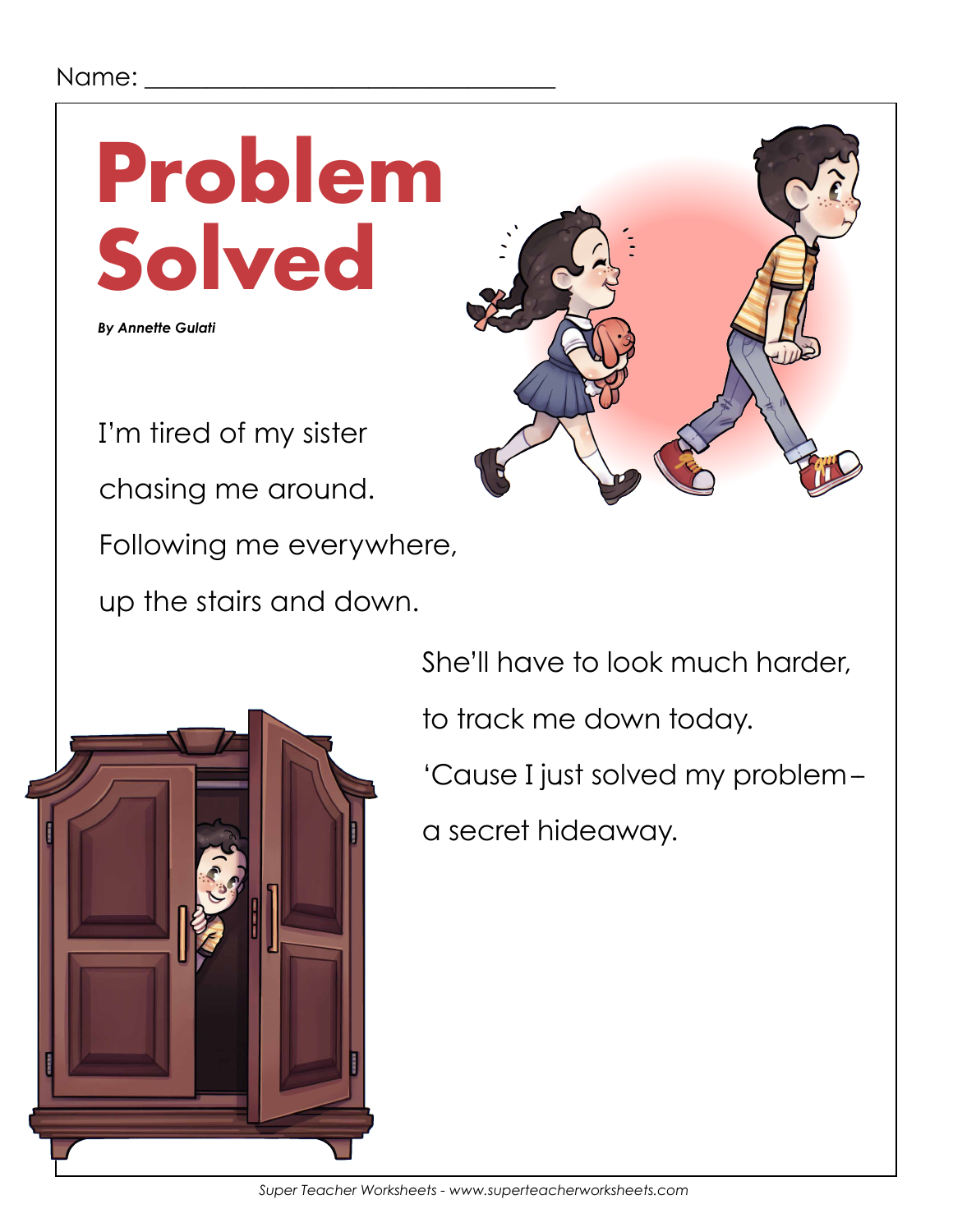### Name:

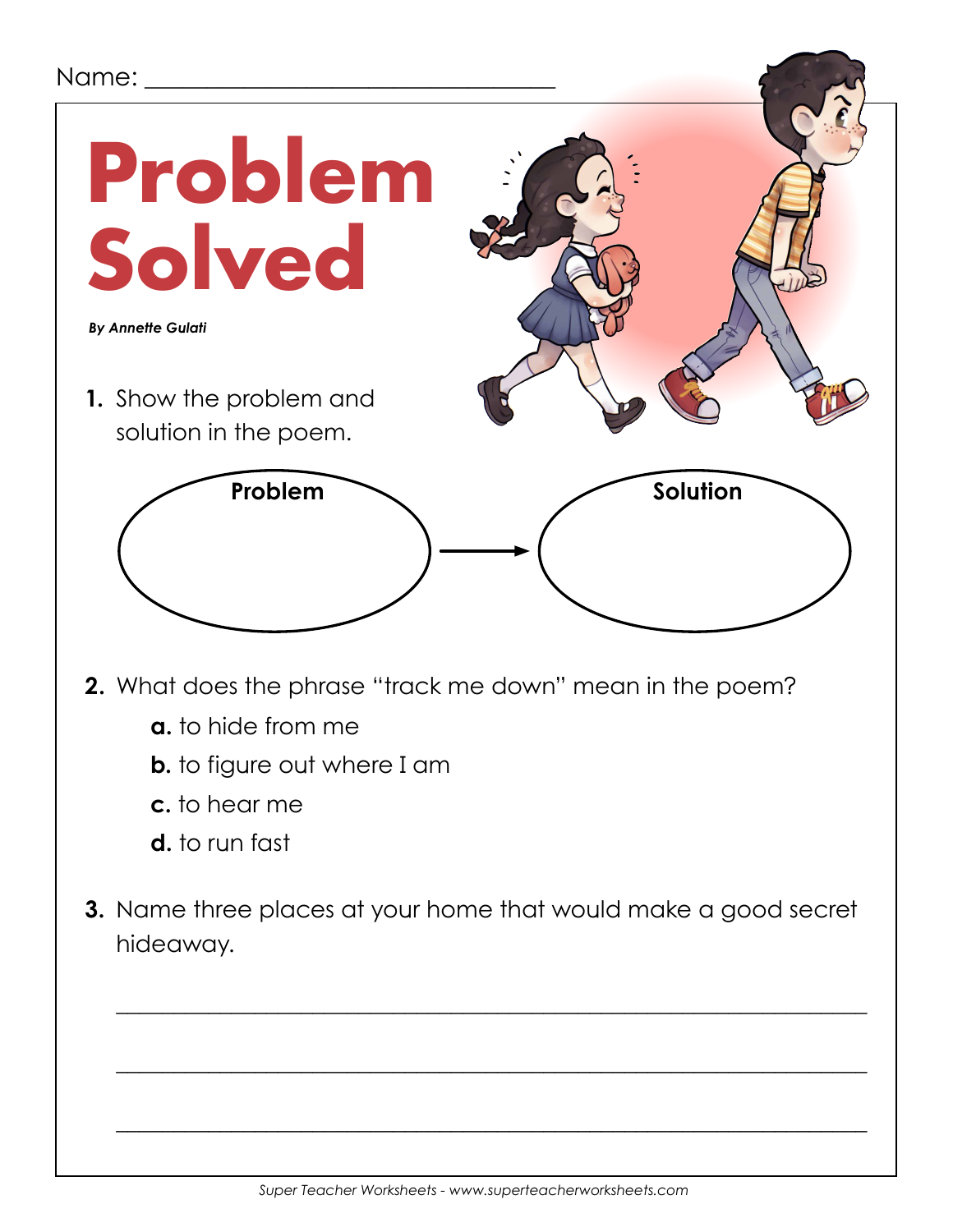# **"Problem Solved" Poem**

## *Activity Ideas*

- **1.** Students can draw a picture of a place they might use as a secret hideaway in their home. Then, write two or three sentences to describe it.
- **2.** Before reading the poem, tell students about the problem.  *"The boy in our poem today has a problem. His sister keeps chasing him all around the house. How might he solve this problem?"*

Brainstorm a list of ideas on chart paper, or on the chalkboard.

- **3.** Have students count the syllables in each line to find the pattern.
- **4.** Ask the students to tell what might happen next in the poem. They could write their ideas in a complete sentence. Higher students could even add an additional stanza to the poem.
- **5.** Have the students -

 Find two contractions, and underline them in blue. (*I'm* and *she'll*. There may be 3, if you count the word *'cause*.)

 Find two compound words, and underline them in red. (*Everywhere* and *hideaway* are the two compound words. The word *today* is sometimes considered a compound word as well.)